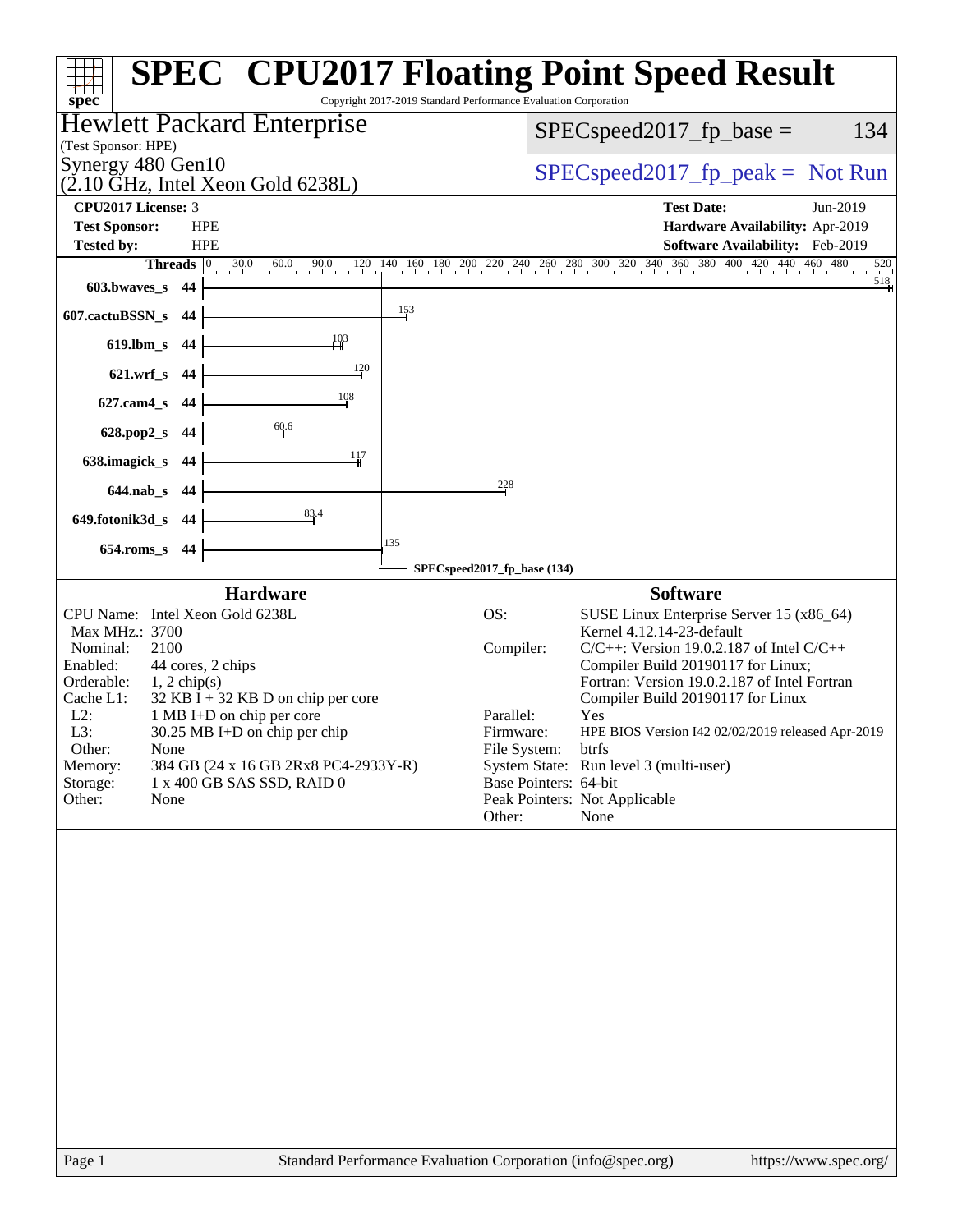# **[SPEC CPU2017 Floating Point Speed Result](http://www.spec.org/auto/cpu2017/Docs/result-fields.html#SPECCPU2017FloatingPointSpeedResult)**

Copyright 2017-2019 Standard Performance Evaluation Corporation

### Hewlett Packard Enterprise

(Test Sponsor: HPE)

**[spec](http://www.spec.org/)**

(2.10 GHz, Intel Xeon Gold 6238L)

 $SPEC speed2017_fp\_base = 134$ 

### Synergy 480 Gen10  $SPEC speed2017$  fp\_peak = Not Run

**[CPU2017 License:](http://www.spec.org/auto/cpu2017/Docs/result-fields.html#CPU2017License)** 3 **[Test Date:](http://www.spec.org/auto/cpu2017/Docs/result-fields.html#TestDate)** Jun-2019 **[Test Sponsor:](http://www.spec.org/auto/cpu2017/Docs/result-fields.html#TestSponsor)** HPE **[Hardware Availability:](http://www.spec.org/auto/cpu2017/Docs/result-fields.html#HardwareAvailability)** Apr-2019 **[Tested by:](http://www.spec.org/auto/cpu2017/Docs/result-fields.html#Testedby)** HPE **[Software Availability:](http://www.spec.org/auto/cpu2017/Docs/result-fields.html#SoftwareAvailability)** Feb-2019

### **[Results Table](http://www.spec.org/auto/cpu2017/Docs/result-fields.html#ResultsTable)**

|                            | <b>Base</b>                |                |                |                |       | <b>Peak</b>    |            |                |                |              |                |              |                |              |
|----------------------------|----------------------------|----------------|----------------|----------------|-------|----------------|------------|----------------|----------------|--------------|----------------|--------------|----------------|--------------|
| <b>Benchmark</b>           | <b>Threads</b>             | <b>Seconds</b> | Ratio          | <b>Seconds</b> | Ratio | <b>Seconds</b> | Ratio      | <b>Threads</b> | <b>Seconds</b> | <b>Ratio</b> | <b>Seconds</b> | <b>Ratio</b> | <b>Seconds</b> | <b>Ratio</b> |
| 603.bwayes s               | 44                         | 114            | 520            | 114            | 518   | 114            | 517        |                |                |              |                |              |                |              |
| 607.cactuBSSN s            | 44                         | 109            | 153            | 109            | 153   | 109            | 153        |                |                |              |                |              |                |              |
| $619.$ lbm s               | 44                         | 53.4           | 98.2           | 50.1           | 104   | 50.6           | <b>103</b> |                |                |              |                |              |                |              |
| $621.wrf$ s                | 44                         | 110            | 120            | 111            | 119   | 111            | 120        |                |                |              |                |              |                |              |
| $627.cam4_s$               | 44                         | 82.2           | 108            | 81.9           | 108   | 82.2           | 108        |                |                |              |                |              |                |              |
| $628.pop2_s$               | 44                         | <u>196</u>     | 60.6           | 196            | 60.7  | 198            | 59.9       |                |                |              |                |              |                |              |
| 638.imagick_s              | 44                         | 124            | 116            | 123            | 117   | 122            | 118        |                |                |              |                |              |                |              |
| $644$ .nab s               | 44                         | 76.5           | 228            | 76.6           | 228   | 76.5           | 228        |                |                |              |                |              |                |              |
| 649.fotonik3d s            | 44                         | 109            | 83.3           | 109            | 83.9  | <u> 109</u>    | 83.4       |                |                |              |                |              |                |              |
| $654$ .roms s              | 44                         | 117            | 135            | <b>117</b>     | 135   | 117            | 135        |                |                |              |                |              |                |              |
|                            | $SPEC speed2017$ fp base = |                | 134            |                |       |                |            |                |                |              |                |              |                |              |
| $SPECspeed2017_fp\_peak =$ |                            |                | <b>Not Run</b> |                |       |                |            |                |                |              |                |              |                |              |

Results appear in the [order in which they were run.](http://www.spec.org/auto/cpu2017/Docs/result-fields.html#RunOrder) Bold underlined text [indicates a median measurement](http://www.spec.org/auto/cpu2017/Docs/result-fields.html#Median).

### **[Operating System Notes](http://www.spec.org/auto/cpu2017/Docs/result-fields.html#OperatingSystemNotes)**

 Stack size set to unlimited using "ulimit -s unlimited" Transparent Huge Pages enabled by default Prior to runcpu invocation Filesystem page cache synced and cleared with: sync; echo 3 > /proc/sys/vm/drop\_caches

### **[General Notes](http://www.spec.org/auto/cpu2017/Docs/result-fields.html#GeneralNotes)**

Environment variables set by runcpu before the start of the run: KMP\_AFFINITY = "granularity=core,compact" LD\_LIBRARY\_PATH = "/home/cpu2017\_u2/lib/ia32:/home/cpu2017\_u2/lib/intel64" OMP\_STACKSIZE = "192M"

 Binaries compiled on a system with 1x Intel Core i9-7900X CPU + 32GB RAM memory using Redhat Enterprise Linux 7.5 NA: The test sponsor attests, as of date of publication, that CVE-2017-5754 (Meltdown) is mitigated in the system as tested and documented. Yes: The test sponsor attests, as of date of publication, that CVE-2017-5753 (Spectre variant 1) is mitigated in the system as tested and documented. Yes: The test sponsor attests, as of date of publication, that CVE-2017-5715 (Spectre variant 2) is mitigated in the system as tested and documented.

### **[Platform Notes](http://www.spec.org/auto/cpu2017/Docs/result-fields.html#PlatformNotes)**

BIOS Configuration: Hyper-Threading set to Disabled Thermal Configuration set to Maximum Cooling

**(Continued on next page)**

Page 2 Standard Performance Evaluation Corporation [\(info@spec.org\)](mailto:info@spec.org) <https://www.spec.org/>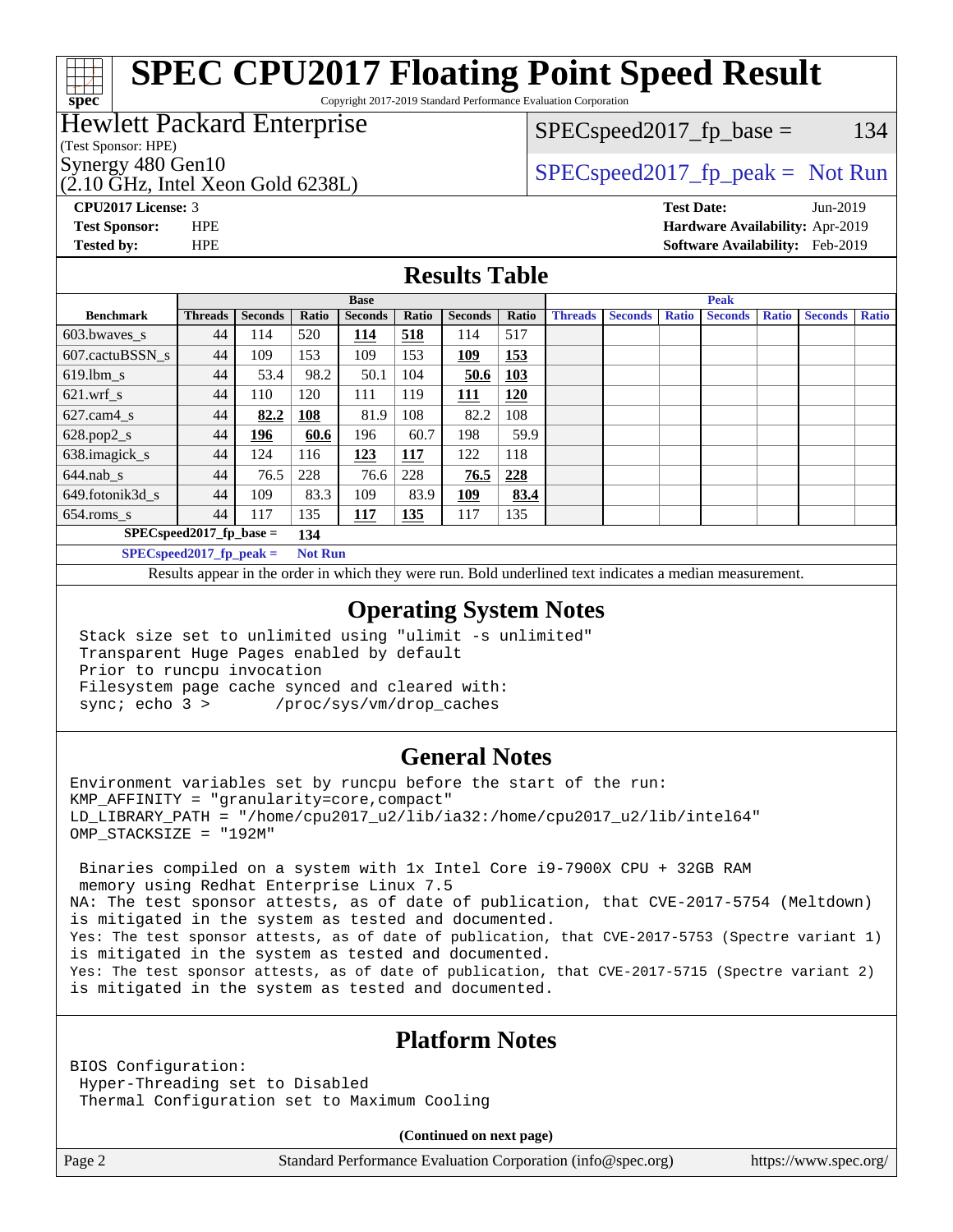# **[SPEC CPU2017 Floating Point Speed Result](http://www.spec.org/auto/cpu2017/Docs/result-fields.html#SPECCPU2017FloatingPointSpeedResult)**

Copyright 2017-2019 Standard Performance Evaluation Corporation

### Hewlett Packard Enterprise

 $SPEC speed2017_fp\_base = 134$ 

### (Test Sponsor: HPE)

(2.10 GHz, Intel Xeon Gold 6238L)

Synergy 480 Gen10  $S^{perg}$  [SPECspeed2017\\_fp\\_peak =](http://www.spec.org/auto/cpu2017/Docs/result-fields.html#SPECspeed2017fppeak) Not Run

**[spec](http://www.spec.org/)**

**[CPU2017 License:](http://www.spec.org/auto/cpu2017/Docs/result-fields.html#CPU2017License)** 3 **[Test Date:](http://www.spec.org/auto/cpu2017/Docs/result-fields.html#TestDate)** Jun-2019 **[Test Sponsor:](http://www.spec.org/auto/cpu2017/Docs/result-fields.html#TestSponsor)** HPE **[Hardware Availability:](http://www.spec.org/auto/cpu2017/Docs/result-fields.html#HardwareAvailability)** Apr-2019 **[Tested by:](http://www.spec.org/auto/cpu2017/Docs/result-fields.html#Testedby)** HPE **[Software Availability:](http://www.spec.org/auto/cpu2017/Docs/result-fields.html#SoftwareAvailability)** Feb-2019

### **[Platform Notes \(Continued\)](http://www.spec.org/auto/cpu2017/Docs/result-fields.html#PlatformNotes)**

Page 3 Standard Performance Evaluation Corporation [\(info@spec.org\)](mailto:info@spec.org) <https://www.spec.org/> Memory Patrol Scrubbing set to Disabled LLC Prefetch set to Enabled LLC Dead Line Allocation set to Disabled Enhanced Processor Performance set to Enabled Workload Profile set to General Peak Frequency Compute Energy/Performance Bias set to Balanced Power Workload Profile set to Custom Numa Group Size Optimization set to Flat Intel UPI Link Power Management set to Enabled Sysinfo program /home/cpu2017\_u2/bin/sysinfo Rev: r5974 of 2018-05-19 9bcde8f2999c33d61f64985e45859ea9 running on sy480g10-2 Wed Jun 5 03:57:31 2019 SUT (System Under Test) info as seen by some common utilities. For more information on this section, see <https://www.spec.org/cpu2017/Docs/config.html#sysinfo> From /proc/cpuinfo model name : Intel(R) Xeon(R) Gold 6238L CPU @ 2.10GHz 2 "physical id"s (chips) 44 "processors" cores, siblings (Caution: counting these is hw and system dependent. The following excerpts from /proc/cpuinfo might not be reliable. Use with caution.) cpu cores : 22 siblings : 22 physical 0: cores 0 1 2 3 4 5 8 9 10 11 12 16 17 18 19 20 21 24 25 26 27 28 physical 1: cores 0 1 2 3 4 5 8 9 10 11 12 16 17 18 19 20 21 24 25 26 27 28 From lscpu: Architecture: x86\_64 CPU op-mode(s): 32-bit, 64-bit Byte Order: Little Endian  $CPU(s):$  44 On-line CPU(s) list: 0-43 Thread(s) per core: 1 Core(s) per socket: 22 Socket(s): 2 NUMA node(s): 2 Vendor ID: GenuineIntel CPU family: 6 Model: 85 Model name: Intel(R) Xeon(R) Gold 6238L CPU @ 2.10GHz Stepping: 7 CPU MHz: 2100.000 BogoMIPS: 4200.00 Virtualization: VT-x L1d cache: 32K **(Continued on next page)**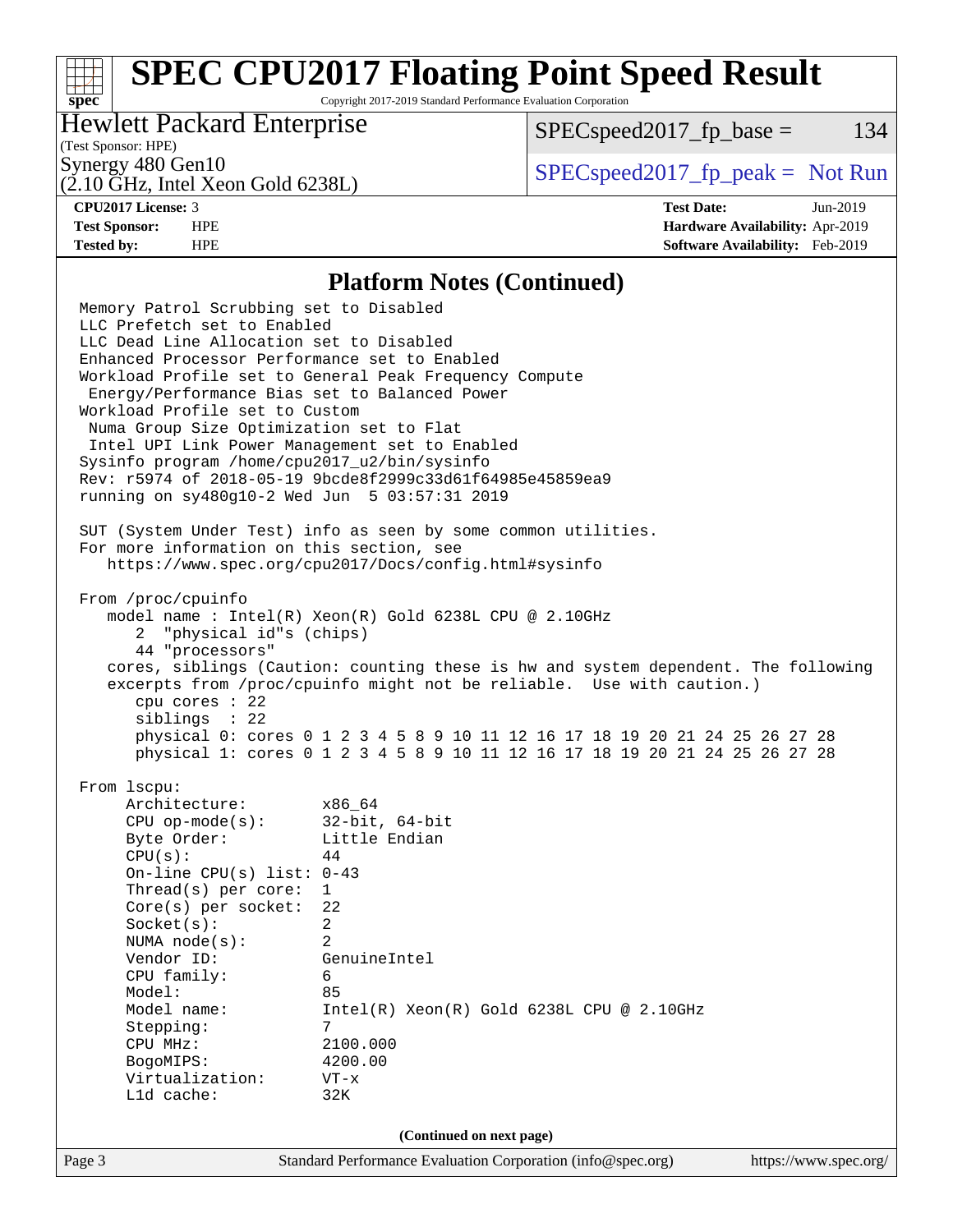### Page 4 Standard Performance Evaluation Corporation [\(info@spec.org\)](mailto:info@spec.org) <https://www.spec.org/> **[spec](http://www.spec.org/) [SPEC CPU2017 Floating Point Speed Result](http://www.spec.org/auto/cpu2017/Docs/result-fields.html#SPECCPU2017FloatingPointSpeedResult)** Copyright 2017-2019 Standard Performance Evaluation Corporation (Test Sponsor: HPE) Hewlett Packard Enterprise (2.10 GHz, Intel Xeon Gold 6238L) Synergy 480 Gen10  $S^{per}$  [SPECspeed2017\\_fp\\_peak =](http://www.spec.org/auto/cpu2017/Docs/result-fields.html#SPECspeed2017fppeak) Not Run  $SPEC speed2017_fp\_base = 134$ **[CPU2017 License:](http://www.spec.org/auto/cpu2017/Docs/result-fields.html#CPU2017License)** 3 **[Test Date:](http://www.spec.org/auto/cpu2017/Docs/result-fields.html#TestDate)** Jun-2019 **[Test Sponsor:](http://www.spec.org/auto/cpu2017/Docs/result-fields.html#TestSponsor)** HPE **[Hardware Availability:](http://www.spec.org/auto/cpu2017/Docs/result-fields.html#HardwareAvailability)** Apr-2019 **[Tested by:](http://www.spec.org/auto/cpu2017/Docs/result-fields.html#Testedby)** HPE **[Software Availability:](http://www.spec.org/auto/cpu2017/Docs/result-fields.html#SoftwareAvailability)** Feb-2019 **[Platform Notes \(Continued\)](http://www.spec.org/auto/cpu2017/Docs/result-fields.html#PlatformNotes)** L1i cache: 32K L2 cache: 1024K L3 cache: 30976K NUMA node0 CPU(s): 0-21 NUMA node1 CPU(s): 22-43 Flags: fpu vme de pse tsc msr pae mce cx8 apic sep mtrr pge mca cmov pat pse36 clflush dts acpi mmx fxsr sse sse2 ss ht tm pbe syscall nx pdpe1gb rdtscp lm constant\_tsc art arch\_perfmon pebs bts rep\_good nopl xtopology nonstop\_tsc cpuid aperfmperf tsc\_known\_freq pni pclmulqdq dtes64 monitor ds\_cpl vmx smx est tm2 ssse3 sdbg fma cx16 xtpr pdcm pcid dca sse4\_1 sse4\_2 x2apic movbe popcnt tsc\_deadline\_timer aes xsave avx f16c rdrand lahf\_lm abm 3dnowprefetch cpuid\_fault epb cat\_l3 cdp\_l3 invpcid\_single intel\_ppin mba tpr\_shadow vnmi flexpriority ept vpid fsgsbase tsc\_adjust bmi1 hle avx2 smep bmi2 erms invpcid rtm cqm mpx rdt\_a avx512f avx512dq rdseed adx smap clflushopt clwb intel\_pt avx512cd avx512bw avx512vl xsaveopt xsavec xgetbv1 xsaves cqm\_llc cqm\_occup\_llc cqm\_mbm\_total cqm\_mbm\_local ibpb ibrs stibp dtherm ida arat pln pts pku ospke avx512\_vnni arch\_capabilities ssbd /proc/cpuinfo cache data cache size : 30976 KB From numactl --hardware WARNING: a numactl 'node' might or might not correspond to a physical chip. available: 2 nodes (0-1) node 0 cpus: 0 1 2 3 4 5 6 7 8 9 10 11 12 13 14 15 16 17 18 19 20 21 node 0 size: 193046 MB node 0 free: 192550 MB node 1 cpus: 22 23 24 25 26 27 28 29 30 31 32 33 34 35 36 37 38 39 40 41 42 43 node 1 size: 193304 MB node 1 free: 192992 MB node distances: node 0 1 0: 10 21 1: 21 10 From /proc/meminfo MemTotal: 395623284 kB HugePages\_Total: 0 Hugepagesize: 2048 kB From /etc/\*release\* /etc/\*version\* os-release: NAME="SLES" VERSION="15" VERSION\_ID="15" PRETTY\_NAME="SUSE Linux Enterprise Server 15" ID="sles" ID\_LIKE="suse" **(Continued on next page)**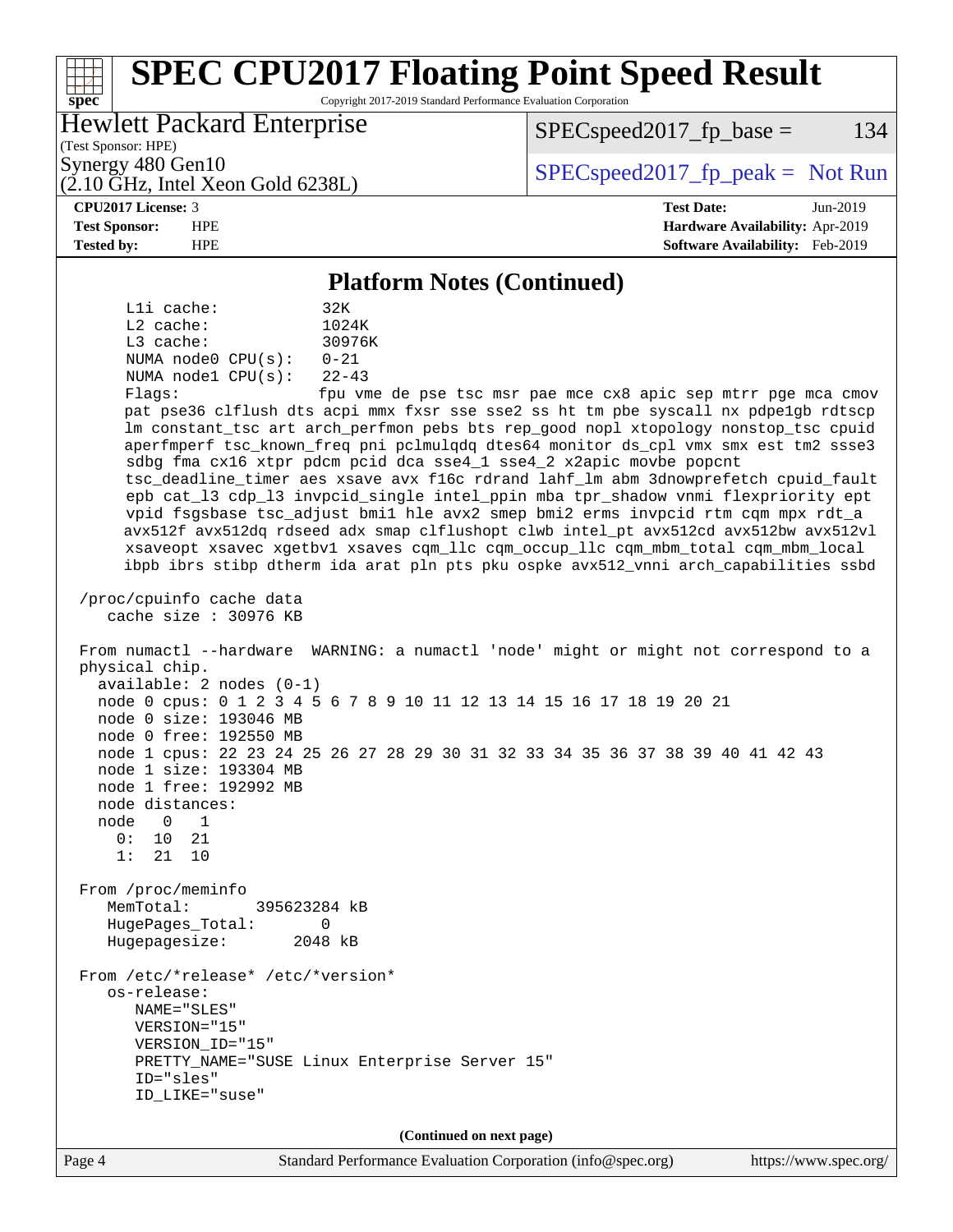### Page 5 Standard Performance Evaluation Corporation [\(info@spec.org\)](mailto:info@spec.org) <https://www.spec.org/> **[spec](http://www.spec.org/) [SPEC CPU2017 Floating Point Speed Result](http://www.spec.org/auto/cpu2017/Docs/result-fields.html#SPECCPU2017FloatingPointSpeedResult)** Copyright 2017-2019 Standard Performance Evaluation Corporation (Test Sponsor: HPE) Hewlett Packard Enterprise  $(2.10 \text{ GHz}, \text{Intel Xeon Gold } 6238L)$ Synergy 480 Gen10  $S^{per}$  [SPECspeed2017\\_fp\\_peak =](http://www.spec.org/auto/cpu2017/Docs/result-fields.html#SPECspeed2017fppeak) Not Run  $SPEC speed2017_fp\_base = 134$ **[CPU2017 License:](http://www.spec.org/auto/cpu2017/Docs/result-fields.html#CPU2017License)** 3 **[Test Date:](http://www.spec.org/auto/cpu2017/Docs/result-fields.html#TestDate)** Jun-2019 **[Test Sponsor:](http://www.spec.org/auto/cpu2017/Docs/result-fields.html#TestSponsor)** HPE **[Hardware Availability:](http://www.spec.org/auto/cpu2017/Docs/result-fields.html#HardwareAvailability)** Apr-2019 **[Tested by:](http://www.spec.org/auto/cpu2017/Docs/result-fields.html#Testedby)** HPE **[Software Availability:](http://www.spec.org/auto/cpu2017/Docs/result-fields.html#SoftwareAvailability)** Feb-2019 **[Platform Notes \(Continued\)](http://www.spec.org/auto/cpu2017/Docs/result-fields.html#PlatformNotes)** ANSI\_COLOR="0;32" CPE\_NAME="cpe:/o:suse:sles:15" uname -a: Linux sy480g10-2 4.12.14-23-default #1 SMP Tue May 29 21:04:44 UTC 2018 (cd0437b) x86\_64 x86\_64 x86\_64 GNU/Linux Kernel self-reported vulnerability status: CVE-2017-5754 (Meltdown): Not affected CVE-2017-5753 (Spectre variant 1): Mitigation: \_\_user pointer sanitization CVE-2017-5715 (Spectre variant 2): Mitigation: Indirect Branch Restricted Speculation, IBPB, IBRS\_FW run-level 3 Jun 5 03:55 SPEC is set to: /home/cpu2017\_u2 Filesystem Type Size Used Avail Use% Mounted on /dev/sdb2 btrfs 371G 92G 279G 25% /home Additional information from dmidecode follows. WARNING: Use caution when you interpret this section. The 'dmidecode' program reads system data which is "intended to allow hardware to be accurately determined", but the intent may not be met, as there are frequent changes to hardware, firmware, and the "DMTF SMBIOS" standard. BIOS HPE I42 02/02/2019 Memory: 24x UNKNOWN NOT AVAILABLE 16 GB 2 rank 2933 (End of data from sysinfo program) **[Compiler Version Notes](http://www.spec.org/auto/cpu2017/Docs/result-fields.html#CompilerVersionNotes)** ============================================================================== CC 619.lbm\_s(base) 638.imagick\_s(base) 644.nab\_s(base) ------------------------------------------------------------------------------ Intel(R) C Intel(R) 64 Compiler for applications running on Intel(R)  $64$ , Version 19.0.2.187 Build 20190117 Copyright (C) 1985-2019 Intel Corporation. All rights reserved. ------------------------------------------------------------------------------ ============================================================================== FC 607.cactuBSSN\_s(base) ------------------------------------------------------------------------------ Intel(R) C++ Intel(R) 64 Compiler for applications running on Intel(R) 64, Version 19.0.2.187 Build 20190117 Copyright (C) 1985-2019 Intel Corporation. All rights reserved. **(Continued on next page)**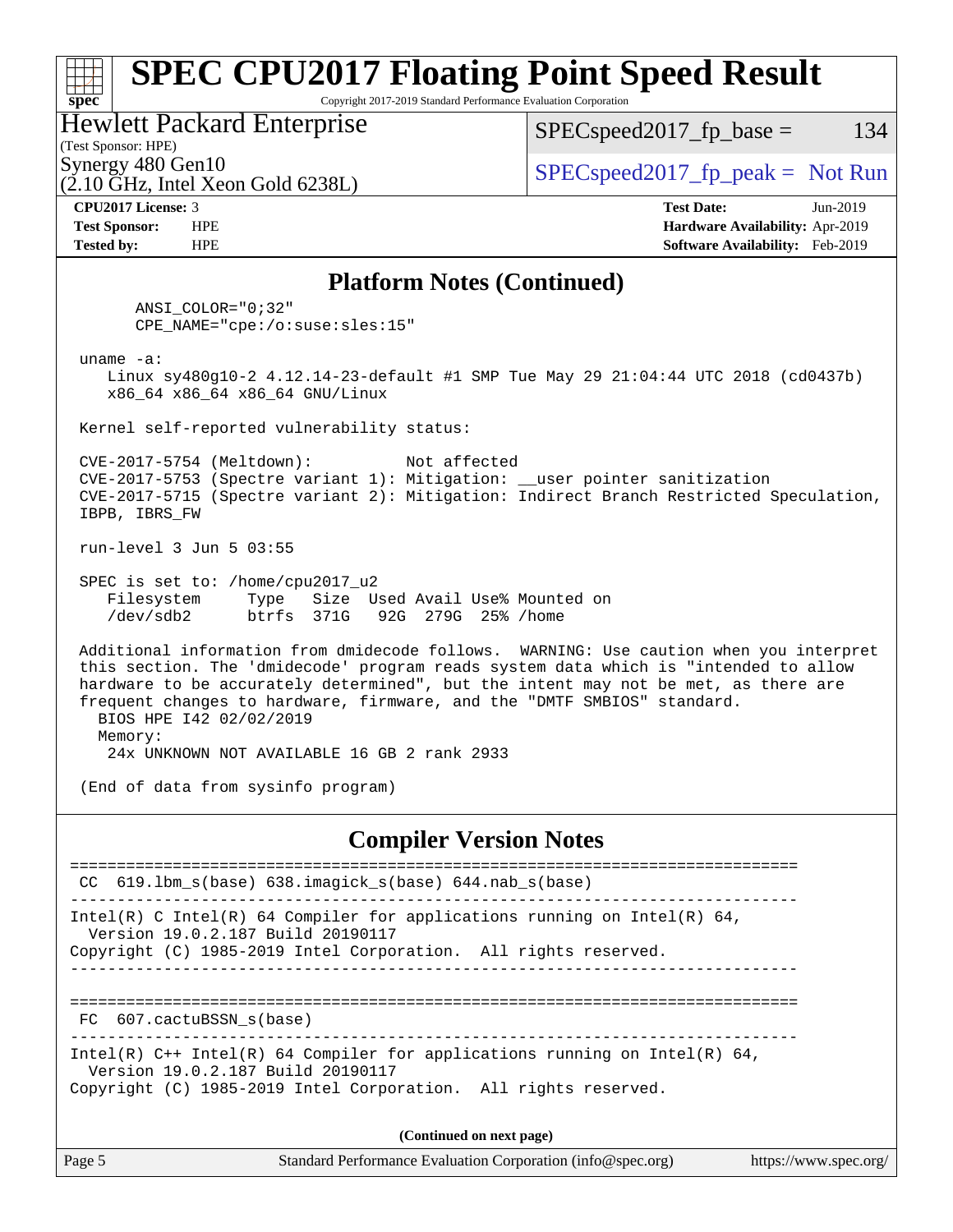# **[spec](http://www.spec.org/)**

# **[SPEC CPU2017 Floating Point Speed Result](http://www.spec.org/auto/cpu2017/Docs/result-fields.html#SPECCPU2017FloatingPointSpeedResult)**

Copyright 2017-2019 Standard Performance Evaluation Corporation

Hewlett Packard Enterprise

 $SPEC speed2017_fp\_base = 134$ 

(Test Sponsor: HPE)

Synergy 480 Gen10<br>  $SPEC speed2017<sub>rfp</sub> peak = Not Run$ 

# (2.10 GHz, Intel Xeon Gold 6238L)

**[CPU2017 License:](http://www.spec.org/auto/cpu2017/Docs/result-fields.html#CPU2017License)** 3 **[Test Date:](http://www.spec.org/auto/cpu2017/Docs/result-fields.html#TestDate)** Jun-2019 **[Test Sponsor:](http://www.spec.org/auto/cpu2017/Docs/result-fields.html#TestSponsor)** HPE **[Hardware Availability:](http://www.spec.org/auto/cpu2017/Docs/result-fields.html#HardwareAvailability)** Apr-2019 **[Tested by:](http://www.spec.org/auto/cpu2017/Docs/result-fields.html#Testedby)** HPE **[Software Availability:](http://www.spec.org/auto/cpu2017/Docs/result-fields.html#SoftwareAvailability)** Feb-2019

### **[Compiler Version Notes \(Continued\)](http://www.spec.org/auto/cpu2017/Docs/result-fields.html#CompilerVersionNotes)**

| Intel(R) C Intel(R) 64 Compiler for applications running on Intel(R) 64,<br>Version 19.0.2.187 Build 20190117<br>Copyright (C) 1985-2019 Intel Corporation. All rights reserved.<br>$Intel(R)$ Fortran Intel(R) 64 Compiler for applications running on Intel(R)<br>64, Version 19.0.2.187 Build 20190117<br>Copyright (C) 1985-2019 Intel Corporation. All rights reserved. |
|------------------------------------------------------------------------------------------------------------------------------------------------------------------------------------------------------------------------------------------------------------------------------------------------------------------------------------------------------------------------------|
| 603.bwaves s(base) 649.fotonik3d s(base) 654.roms s(base)<br>FC.                                                                                                                                                                                                                                                                                                             |
| Intel(R) Fortran Intel(R) 64 Compiler for applications running on Intel(R)<br>64, Version 19.0.2.187 Build 20190117<br>Copyright (C) 1985-2019 Intel Corporation. All rights reserved.                                                                                                                                                                                       |
| CC $621.$ wrf $s(base)$ $627.$ cam4 $s(base)$ $628.$ pop2 $s(base)$                                                                                                                                                                                                                                                                                                          |
| Intel(R) Fortran Intel(R) 64 Compiler for applications running on Intel(R)<br>64, Version 19.0.2.187 Build 20190117<br>Copyright (C) 1985-2019 Intel Corporation. All rights reserved.<br>Intel(R) C Intel(R) 64 Compiler for applications running on Intel(R) 64,<br>Version 19.0.2.187 Build 20190117<br>Copyright (C) 1985-2019 Intel Corporation. All rights reserved.   |

## **[Base Compiler Invocation](http://www.spec.org/auto/cpu2017/Docs/result-fields.html#BaseCompilerInvocation)**

[C benchmarks](http://www.spec.org/auto/cpu2017/Docs/result-fields.html#Cbenchmarks):  $\text{icc}$  -m64 -std=c11 [Fortran benchmarks](http://www.spec.org/auto/cpu2017/Docs/result-fields.html#Fortranbenchmarks): [ifort -m64](http://www.spec.org/cpu2017/results/res2019q3/cpu2017-20190624-15604.flags.html#user_FCbase_intel_ifort_64bit_24f2bb282fbaeffd6157abe4f878425411749daecae9a33200eee2bee2fe76f3b89351d69a8130dd5949958ce389cf37ff59a95e7a40d588e8d3a57e0c3fd751) [Benchmarks using both Fortran and C](http://www.spec.org/auto/cpu2017/Docs/result-fields.html#BenchmarksusingbothFortranandC): [ifort -m64](http://www.spec.org/cpu2017/results/res2019q3/cpu2017-20190624-15604.flags.html#user_CC_FCbase_intel_ifort_64bit_24f2bb282fbaeffd6157abe4f878425411749daecae9a33200eee2bee2fe76f3b89351d69a8130dd5949958ce389cf37ff59a95e7a40d588e8d3a57e0c3fd751) [icc -m64 -std=c11](http://www.spec.org/cpu2017/results/res2019q3/cpu2017-20190624-15604.flags.html#user_CC_FCbase_intel_icc_64bit_c11_33ee0cdaae7deeeab2a9725423ba97205ce30f63b9926c2519791662299b76a0318f32ddfffdc46587804de3178b4f9328c46fa7c2b0cd779d7a61945c91cd35) [Benchmarks using Fortran, C, and C++:](http://www.spec.org/auto/cpu2017/Docs/result-fields.html#BenchmarksusingFortranCandCXX) [icpc -m64](http://www.spec.org/cpu2017/results/res2019q3/cpu2017-20190624-15604.flags.html#user_CC_CXX_FCbase_intel_icpc_64bit_4ecb2543ae3f1412ef961e0650ca070fec7b7afdcd6ed48761b84423119d1bf6bdf5cad15b44d48e7256388bc77273b966e5eb805aefd121eb22e9299b2ec9d9) [icc -m64 -std=c11](http://www.spec.org/cpu2017/results/res2019q3/cpu2017-20190624-15604.flags.html#user_CC_CXX_FCbase_intel_icc_64bit_c11_33ee0cdaae7deeeab2a9725423ba97205ce30f63b9926c2519791662299b76a0318f32ddfffdc46587804de3178b4f9328c46fa7c2b0cd779d7a61945c91cd35) [ifort -m64](http://www.spec.org/cpu2017/results/res2019q3/cpu2017-20190624-15604.flags.html#user_CC_CXX_FCbase_intel_ifort_64bit_24f2bb282fbaeffd6157abe4f878425411749daecae9a33200eee2bee2fe76f3b89351d69a8130dd5949958ce389cf37ff59a95e7a40d588e8d3a57e0c3fd751)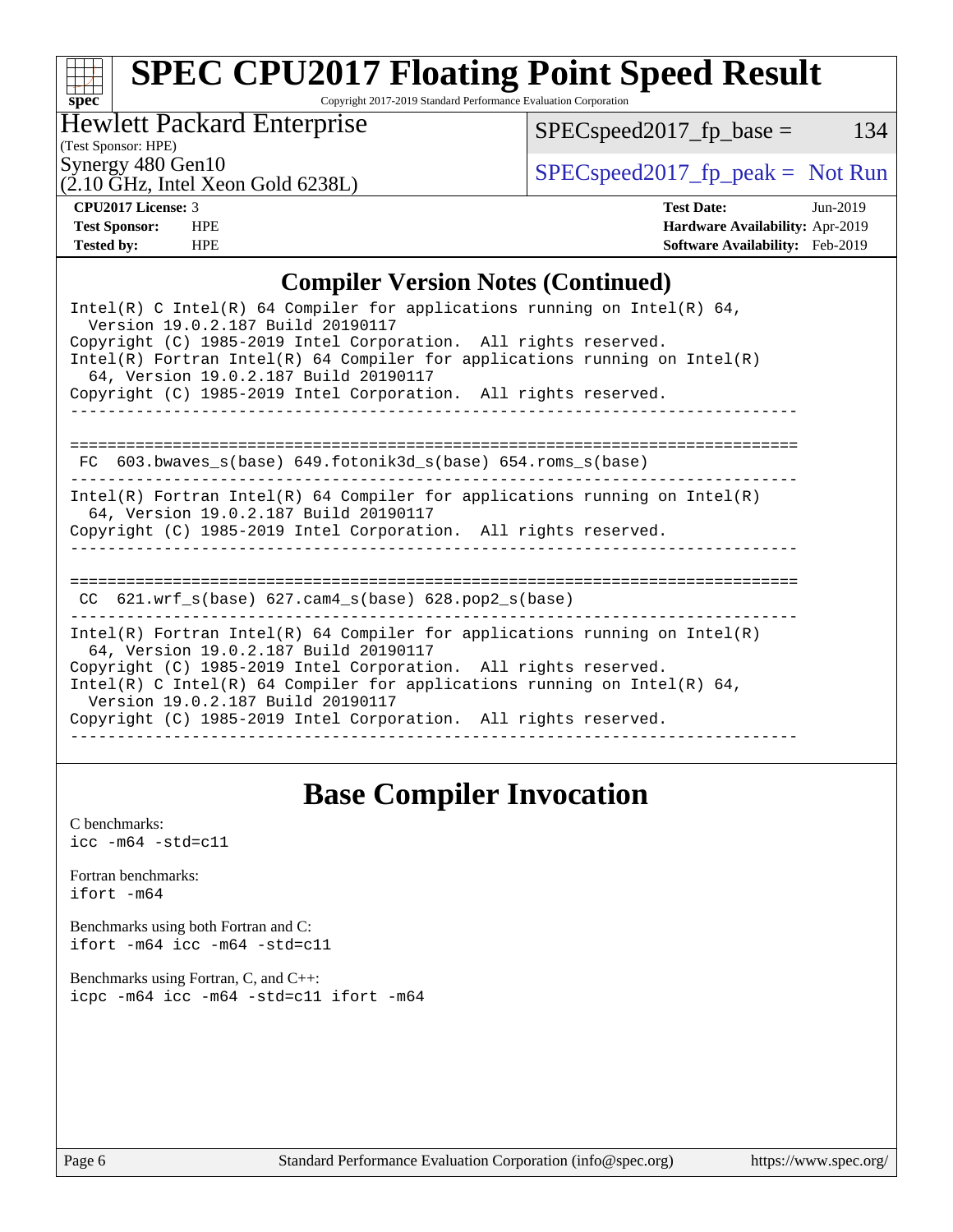# **[SPEC CPU2017 Floating Point Speed Result](http://www.spec.org/auto/cpu2017/Docs/result-fields.html#SPECCPU2017FloatingPointSpeedResult)**

Copyright 2017-2019 Standard Performance Evaluation Corporation

### Hewlett Packard Enterprise

 $SPEC speed2017_fp\_base = 134$ 

### (Test Sponsor: HPE)

(2.10 GHz, Intel Xeon Gold 6238L)

Synergy 480 Gen10  $S^{per}$  [SPECspeed2017\\_fp\\_peak =](http://www.spec.org/auto/cpu2017/Docs/result-fields.html#SPECspeed2017fppeak) Not Run

**[spec](http://www.spec.org/)**

**[CPU2017 License:](http://www.spec.org/auto/cpu2017/Docs/result-fields.html#CPU2017License)** 3 **[Test Date:](http://www.spec.org/auto/cpu2017/Docs/result-fields.html#TestDate)** Jun-2019 **[Test Sponsor:](http://www.spec.org/auto/cpu2017/Docs/result-fields.html#TestSponsor)** HPE **[Hardware Availability:](http://www.spec.org/auto/cpu2017/Docs/result-fields.html#HardwareAvailability)** Apr-2019 **[Tested by:](http://www.spec.org/auto/cpu2017/Docs/result-fields.html#Testedby)** HPE **[Software Availability:](http://www.spec.org/auto/cpu2017/Docs/result-fields.html#SoftwareAvailability)** Feb-2019

### **[Base Portability Flags](http://www.spec.org/auto/cpu2017/Docs/result-fields.html#BasePortabilityFlags)**

 603.bwaves\_s: [-DSPEC\\_LP64](http://www.spec.org/cpu2017/results/res2019q3/cpu2017-20190624-15604.flags.html#suite_basePORTABILITY603_bwaves_s_DSPEC_LP64) 607.cactuBSSN\_s: [-DSPEC\\_LP64](http://www.spec.org/cpu2017/results/res2019q3/cpu2017-20190624-15604.flags.html#suite_basePORTABILITY607_cactuBSSN_s_DSPEC_LP64) 619.lbm\_s: [-DSPEC\\_LP64](http://www.spec.org/cpu2017/results/res2019q3/cpu2017-20190624-15604.flags.html#suite_basePORTABILITY619_lbm_s_DSPEC_LP64) 621.wrf\_s: [-DSPEC\\_LP64](http://www.spec.org/cpu2017/results/res2019q3/cpu2017-20190624-15604.flags.html#suite_basePORTABILITY621_wrf_s_DSPEC_LP64) [-DSPEC\\_CASE\\_FLAG](http://www.spec.org/cpu2017/results/res2019q3/cpu2017-20190624-15604.flags.html#b621.wrf_s_baseCPORTABILITY_DSPEC_CASE_FLAG) [-convert big\\_endian](http://www.spec.org/cpu2017/results/res2019q3/cpu2017-20190624-15604.flags.html#user_baseFPORTABILITY621_wrf_s_convert_big_endian_c3194028bc08c63ac5d04de18c48ce6d347e4e562e8892b8bdbdc0214820426deb8554edfa529a3fb25a586e65a3d812c835984020483e7e73212c4d31a38223) 627.cam4\_s: [-DSPEC\\_LP64](http://www.spec.org/cpu2017/results/res2019q3/cpu2017-20190624-15604.flags.html#suite_basePORTABILITY627_cam4_s_DSPEC_LP64) [-DSPEC\\_CASE\\_FLAG](http://www.spec.org/cpu2017/results/res2019q3/cpu2017-20190624-15604.flags.html#b627.cam4_s_baseCPORTABILITY_DSPEC_CASE_FLAG) 628.pop2\_s: [-DSPEC\\_LP64](http://www.spec.org/cpu2017/results/res2019q3/cpu2017-20190624-15604.flags.html#suite_basePORTABILITY628_pop2_s_DSPEC_LP64) [-DSPEC\\_CASE\\_FLAG](http://www.spec.org/cpu2017/results/res2019q3/cpu2017-20190624-15604.flags.html#b628.pop2_s_baseCPORTABILITY_DSPEC_CASE_FLAG) [-convert big\\_endian](http://www.spec.org/cpu2017/results/res2019q3/cpu2017-20190624-15604.flags.html#user_baseFPORTABILITY628_pop2_s_convert_big_endian_c3194028bc08c63ac5d04de18c48ce6d347e4e562e8892b8bdbdc0214820426deb8554edfa529a3fb25a586e65a3d812c835984020483e7e73212c4d31a38223) [-assume byterecl](http://www.spec.org/cpu2017/results/res2019q3/cpu2017-20190624-15604.flags.html#user_baseFPORTABILITY628_pop2_s_assume_byterecl_7e47d18b9513cf18525430bbf0f2177aa9bf368bc7a059c09b2c06a34b53bd3447c950d3f8d6c70e3faf3a05c8557d66a5798b567902e8849adc142926523472) 638.imagick\_s: [-DSPEC\\_LP64](http://www.spec.org/cpu2017/results/res2019q3/cpu2017-20190624-15604.flags.html#suite_basePORTABILITY638_imagick_s_DSPEC_LP64) 644.nab\_s: [-DSPEC\\_LP64](http://www.spec.org/cpu2017/results/res2019q3/cpu2017-20190624-15604.flags.html#suite_basePORTABILITY644_nab_s_DSPEC_LP64) 649.fotonik3d\_s: [-DSPEC\\_LP64](http://www.spec.org/cpu2017/results/res2019q3/cpu2017-20190624-15604.flags.html#suite_basePORTABILITY649_fotonik3d_s_DSPEC_LP64) 654.roms\_s: [-DSPEC\\_LP64](http://www.spec.org/cpu2017/results/res2019q3/cpu2017-20190624-15604.flags.html#suite_basePORTABILITY654_roms_s_DSPEC_LP64)

## **[Base Optimization Flags](http://www.spec.org/auto/cpu2017/Docs/result-fields.html#BaseOptimizationFlags)**

### [C benchmarks](http://www.spec.org/auto/cpu2017/Docs/result-fields.html#Cbenchmarks):

[-xCORE-AVX512](http://www.spec.org/cpu2017/results/res2019q3/cpu2017-20190624-15604.flags.html#user_CCbase_f-xCORE-AVX512) [-ipo](http://www.spec.org/cpu2017/results/res2019q3/cpu2017-20190624-15604.flags.html#user_CCbase_f-ipo) [-O3](http://www.spec.org/cpu2017/results/res2019q3/cpu2017-20190624-15604.flags.html#user_CCbase_f-O3) [-no-prec-div](http://www.spec.org/cpu2017/results/res2019q3/cpu2017-20190624-15604.flags.html#user_CCbase_f-no-prec-div) [-qopt-prefetch](http://www.spec.org/cpu2017/results/res2019q3/cpu2017-20190624-15604.flags.html#user_CCbase_f-qopt-prefetch)

[-ffinite-math-only](http://www.spec.org/cpu2017/results/res2019q3/cpu2017-20190624-15604.flags.html#user_CCbase_f_finite_math_only_cb91587bd2077682c4b38af759c288ed7c732db004271a9512da14a4f8007909a5f1427ecbf1a0fb78ff2a814402c6114ac565ca162485bbcae155b5e4258871) [-qopt-mem-layout-trans=4](http://www.spec.org/cpu2017/results/res2019q3/cpu2017-20190624-15604.flags.html#user_CCbase_f-qopt-mem-layout-trans_fa39e755916c150a61361b7846f310bcdf6f04e385ef281cadf3647acec3f0ae266d1a1d22d972a7087a248fd4e6ca390a3634700869573d231a252c784941a8) [-qopenmp](http://www.spec.org/cpu2017/results/res2019q3/cpu2017-20190624-15604.flags.html#user_CCbase_qopenmp_16be0c44f24f464004c6784a7acb94aca937f053568ce72f94b139a11c7c168634a55f6653758ddd83bcf7b8463e8028bb0b48b77bcddc6b78d5d95bb1df2967) [-DSPEC\\_OPENMP](http://www.spec.org/cpu2017/results/res2019q3/cpu2017-20190624-15604.flags.html#suite_CCbase_DSPEC_OPENMP) [-qopt-prefetch-issue-excl-hint](http://www.spec.org/cpu2017/results/res2019q3/cpu2017-20190624-15604.flags.html#user_CCbase_f-qopt-prefetch-issue-excl-hint) [-ansi-alias](http://www.spec.org/cpu2017/results/res2019q3/cpu2017-20190624-15604.flags.html#user_CCbase_f-ansi-alias) [-complex-limited-range](http://www.spec.org/cpu2017/results/res2019q3/cpu2017-20190624-15604.flags.html#user_CCbase_f-complex-limited-range)

### [Fortran benchmarks](http://www.spec.org/auto/cpu2017/Docs/result-fields.html#Fortranbenchmarks):

[-DSPEC\\_OPENMP](http://www.spec.org/cpu2017/results/res2019q3/cpu2017-20190624-15604.flags.html#suite_FCbase_DSPEC_OPENMP) [-xCORE-AVX512](http://www.spec.org/cpu2017/results/res2019q3/cpu2017-20190624-15604.flags.html#user_FCbase_f-xCORE-AVX512) [-ipo](http://www.spec.org/cpu2017/results/res2019q3/cpu2017-20190624-15604.flags.html#user_FCbase_f-ipo) [-O3](http://www.spec.org/cpu2017/results/res2019q3/cpu2017-20190624-15604.flags.html#user_FCbase_f-O3) [-no-prec-div](http://www.spec.org/cpu2017/results/res2019q3/cpu2017-20190624-15604.flags.html#user_FCbase_f-no-prec-div) [-qopt-prefetch](http://www.spec.org/cpu2017/results/res2019q3/cpu2017-20190624-15604.flags.html#user_FCbase_f-qopt-prefetch) [-ffinite-math-only](http://www.spec.org/cpu2017/results/res2019q3/cpu2017-20190624-15604.flags.html#user_FCbase_f_finite_math_only_cb91587bd2077682c4b38af759c288ed7c732db004271a9512da14a4f8007909a5f1427ecbf1a0fb78ff2a814402c6114ac565ca162485bbcae155b5e4258871) [-qopt-mem-layout-trans=4](http://www.spec.org/cpu2017/results/res2019q3/cpu2017-20190624-15604.flags.html#user_FCbase_f-qopt-mem-layout-trans_fa39e755916c150a61361b7846f310bcdf6f04e385ef281cadf3647acec3f0ae266d1a1d22d972a7087a248fd4e6ca390a3634700869573d231a252c784941a8) [-qopenmp](http://www.spec.org/cpu2017/results/res2019q3/cpu2017-20190624-15604.flags.html#user_FCbase_qopenmp_16be0c44f24f464004c6784a7acb94aca937f053568ce72f94b139a11c7c168634a55f6653758ddd83bcf7b8463e8028bb0b48b77bcddc6b78d5d95bb1df2967) [-qopt-prefetch-issue-excl-hint](http://www.spec.org/cpu2017/results/res2019q3/cpu2017-20190624-15604.flags.html#user_FCbase_f-qopt-prefetch-issue-excl-hint) [-ansi-alias](http://www.spec.org/cpu2017/results/res2019q3/cpu2017-20190624-15604.flags.html#user_FCbase_f-ansi-alias) [-complex-limited-range](http://www.spec.org/cpu2017/results/res2019q3/cpu2017-20190624-15604.flags.html#user_FCbase_f-complex-limited-range) [-nostandard-realloc-lhs](http://www.spec.org/cpu2017/results/res2019q3/cpu2017-20190624-15604.flags.html#user_FCbase_f_2003_std_realloc_82b4557e90729c0f113870c07e44d33d6f5a304b4f63d4c15d2d0f1fab99f5daaed73bdb9275d9ae411527f28b936061aa8b9c8f2d63842963b95c9dd6426b8a)

[Benchmarks using both Fortran and C](http://www.spec.org/auto/cpu2017/Docs/result-fields.html#BenchmarksusingbothFortranandC):

[-xCORE-AVX512](http://www.spec.org/cpu2017/results/res2019q3/cpu2017-20190624-15604.flags.html#user_CC_FCbase_f-xCORE-AVX512) [-ipo](http://www.spec.org/cpu2017/results/res2019q3/cpu2017-20190624-15604.flags.html#user_CC_FCbase_f-ipo) [-O3](http://www.spec.org/cpu2017/results/res2019q3/cpu2017-20190624-15604.flags.html#user_CC_FCbase_f-O3) [-no-prec-div](http://www.spec.org/cpu2017/results/res2019q3/cpu2017-20190624-15604.flags.html#user_CC_FCbase_f-no-prec-div) [-qopt-prefetch](http://www.spec.org/cpu2017/results/res2019q3/cpu2017-20190624-15604.flags.html#user_CC_FCbase_f-qopt-prefetch) [-ffinite-math-only](http://www.spec.org/cpu2017/results/res2019q3/cpu2017-20190624-15604.flags.html#user_CC_FCbase_f_finite_math_only_cb91587bd2077682c4b38af759c288ed7c732db004271a9512da14a4f8007909a5f1427ecbf1a0fb78ff2a814402c6114ac565ca162485bbcae155b5e4258871) [-qopt-mem-layout-trans=4](http://www.spec.org/cpu2017/results/res2019q3/cpu2017-20190624-15604.flags.html#user_CC_FCbase_f-qopt-mem-layout-trans_fa39e755916c150a61361b7846f310bcdf6f04e385ef281cadf3647acec3f0ae266d1a1d22d972a7087a248fd4e6ca390a3634700869573d231a252c784941a8) [-qopenmp](http://www.spec.org/cpu2017/results/res2019q3/cpu2017-20190624-15604.flags.html#user_CC_FCbase_qopenmp_16be0c44f24f464004c6784a7acb94aca937f053568ce72f94b139a11c7c168634a55f6653758ddd83bcf7b8463e8028bb0b48b77bcddc6b78d5d95bb1df2967) [-DSPEC\\_OPENMP](http://www.spec.org/cpu2017/results/res2019q3/cpu2017-20190624-15604.flags.html#suite_CC_FCbase_DSPEC_OPENMP) [-qopt-prefetch-issue-excl-hint](http://www.spec.org/cpu2017/results/res2019q3/cpu2017-20190624-15604.flags.html#user_CC_FCbase_f-qopt-prefetch-issue-excl-hint) [-ansi-alias](http://www.spec.org/cpu2017/results/res2019q3/cpu2017-20190624-15604.flags.html#user_CC_FCbase_f-ansi-alias) [-complex-limited-range](http://www.spec.org/cpu2017/results/res2019q3/cpu2017-20190624-15604.flags.html#user_CC_FCbase_f-complex-limited-range) [-nostandard-realloc-lhs](http://www.spec.org/cpu2017/results/res2019q3/cpu2017-20190624-15604.flags.html#user_CC_FCbase_f_2003_std_realloc_82b4557e90729c0f113870c07e44d33d6f5a304b4f63d4c15d2d0f1fab99f5daaed73bdb9275d9ae411527f28b936061aa8b9c8f2d63842963b95c9dd6426b8a)

[Benchmarks using Fortran, C, and C++:](http://www.spec.org/auto/cpu2017/Docs/result-fields.html#BenchmarksusingFortranCandCXX)

[-xCORE-AVX512](http://www.spec.org/cpu2017/results/res2019q3/cpu2017-20190624-15604.flags.html#user_CC_CXX_FCbase_f-xCORE-AVX512) [-ipo](http://www.spec.org/cpu2017/results/res2019q3/cpu2017-20190624-15604.flags.html#user_CC_CXX_FCbase_f-ipo) [-O3](http://www.spec.org/cpu2017/results/res2019q3/cpu2017-20190624-15604.flags.html#user_CC_CXX_FCbase_f-O3) [-no-prec-div](http://www.spec.org/cpu2017/results/res2019q3/cpu2017-20190624-15604.flags.html#user_CC_CXX_FCbase_f-no-prec-div) [-qopt-prefetch](http://www.spec.org/cpu2017/results/res2019q3/cpu2017-20190624-15604.flags.html#user_CC_CXX_FCbase_f-qopt-prefetch) [-ffinite-math-only](http://www.spec.org/cpu2017/results/res2019q3/cpu2017-20190624-15604.flags.html#user_CC_CXX_FCbase_f_finite_math_only_cb91587bd2077682c4b38af759c288ed7c732db004271a9512da14a4f8007909a5f1427ecbf1a0fb78ff2a814402c6114ac565ca162485bbcae155b5e4258871) [-qopt-mem-layout-trans=4](http://www.spec.org/cpu2017/results/res2019q3/cpu2017-20190624-15604.flags.html#user_CC_CXX_FCbase_f-qopt-mem-layout-trans_fa39e755916c150a61361b7846f310bcdf6f04e385ef281cadf3647acec3f0ae266d1a1d22d972a7087a248fd4e6ca390a3634700869573d231a252c784941a8) [-qopenmp](http://www.spec.org/cpu2017/results/res2019q3/cpu2017-20190624-15604.flags.html#user_CC_CXX_FCbase_qopenmp_16be0c44f24f464004c6784a7acb94aca937f053568ce72f94b139a11c7c168634a55f6653758ddd83bcf7b8463e8028bb0b48b77bcddc6b78d5d95bb1df2967) [-DSPEC\\_OPENMP](http://www.spec.org/cpu2017/results/res2019q3/cpu2017-20190624-15604.flags.html#suite_CC_CXX_FCbase_DSPEC_OPENMP) [-qopt-prefetch-issue-excl-hint](http://www.spec.org/cpu2017/results/res2019q3/cpu2017-20190624-15604.flags.html#user_CC_CXX_FCbase_f-qopt-prefetch-issue-excl-hint) [-ansi-alias](http://www.spec.org/cpu2017/results/res2019q3/cpu2017-20190624-15604.flags.html#user_CC_CXX_FCbase_f-ansi-alias) [-complex-limited-range](http://www.spec.org/cpu2017/results/res2019q3/cpu2017-20190624-15604.flags.html#user_CC_CXX_FCbase_f-complex-limited-range) [-nostandard-realloc-lhs](http://www.spec.org/cpu2017/results/res2019q3/cpu2017-20190624-15604.flags.html#user_CC_CXX_FCbase_f_2003_std_realloc_82b4557e90729c0f113870c07e44d33d6f5a304b4f63d4c15d2d0f1fab99f5daaed73bdb9275d9ae411527f28b936061aa8b9c8f2d63842963b95c9dd6426b8a)

The flags files that were used to format this result can be browsed at <http://www.spec.org/cpu2017/flags/HPE-ic19.0u1-flags-linux64.html> <http://www.spec.org/cpu2017/flags/HPE-Platform-Flags-Intel-V1.2-CLX-revB.html>